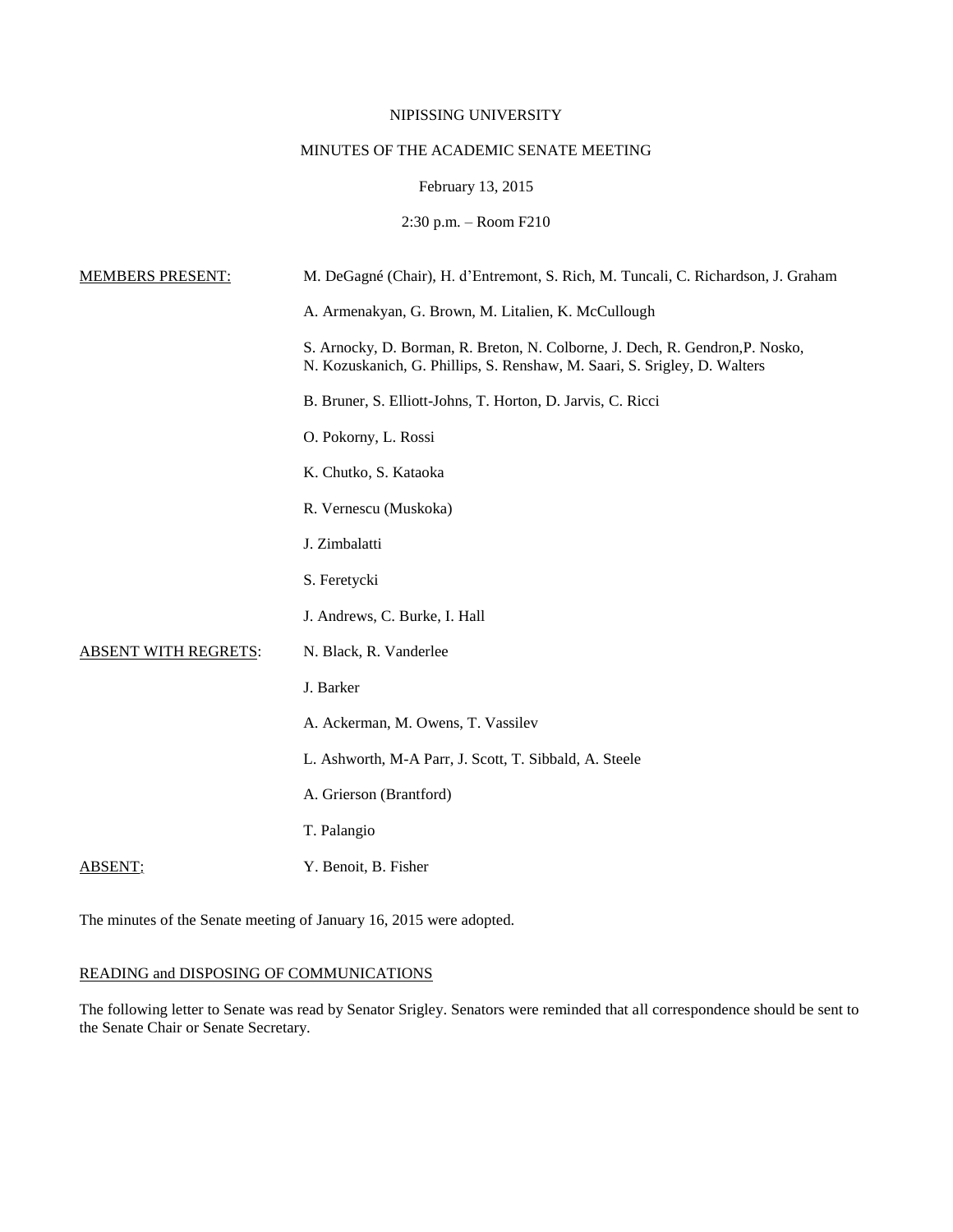*February 12, 2015*

*To the Senate of Nipissing University,*

*We all play a part in colonialism in Canada today. Many of us in this room are committed to becoming aware of how we benefit from, and contribute to, the systematic oppression of First Nations people in this country. We do this in order to work against the colonialism that lives on in our beloved nation.*

*Last week Nipissing University announced new faculty positions in Nursing, Physical Education, and Business. Twenty years from this day a nurse who was trained at Nipissing University will have an Anishinabe patient, twenty years from today a gym teacher who learned her trade in our classes will have an Anishinabe boy in her class, in twenty years an Ontario government bureaucrat who graduated from our business programme will sit on a committee negotiating northern Cree land claims.*

*The four years that our students, First Nations and settler, spend with us is our chance to shape how they will act as citizens for the rest of their lives. That is why the citizens of Ontario have given academic Senates sole legal authority over the academic planning of the public institutions that they support at great cost. During their university years those students can learn what settler Canadians owe to First Nations people. This learning will happen directly, in classes, in public lectures given by Parliamentarians, and in the presence of ceremonies at our shared events; and it will happen indirectly, through posters on the walls, common books and the faculty workshops that explain them, meeting First Nations leaders who enter our building, and in student conversations with their class cohort about the true history of our country.*

*If this university eliminates pre-Confederation First Nations history from its curriculum, our settler students will have no way to learn that their own accounts are not paid up, our First Nations students will not have the tools they need to claim their inheritance. Our students will not speak to their Anishinabe patients, students, and colleagues with gentleness born of the humility of historical understanding. The colonial project in Canada will gain momentum, and the Senate of Nipissing University will have looked away when the people of Ontario trusted them to act.*

*Respectfully, your colleague and your servant,*

*Catherine Murton Stoehr, PhD*

#### QUESTION PERIOD

The first question was regarding the recent elimination of the LTA positions and the impact it will have on the number of courses to be offered.

The President indicated that the specific numbers would be addressed by the Provost.

Dr. DeGagné acknowledged the difficult week it has been for the entire University community. He reiterated the challenging times the University is facing but added that immediate action must be taken. He also recognized that some of these people have had over 20 years of service. Before the Christmas break, one-third of the administrative staff were let go; 22 LTA positions were eliminated this week and OPSEU cuts are forthcoming. Nipissing does not have the money to sustain operations and is currently trying to decrease and eventually eliminate the \$11M deficit. He invited anyone who is interested in exploring our finances to see him.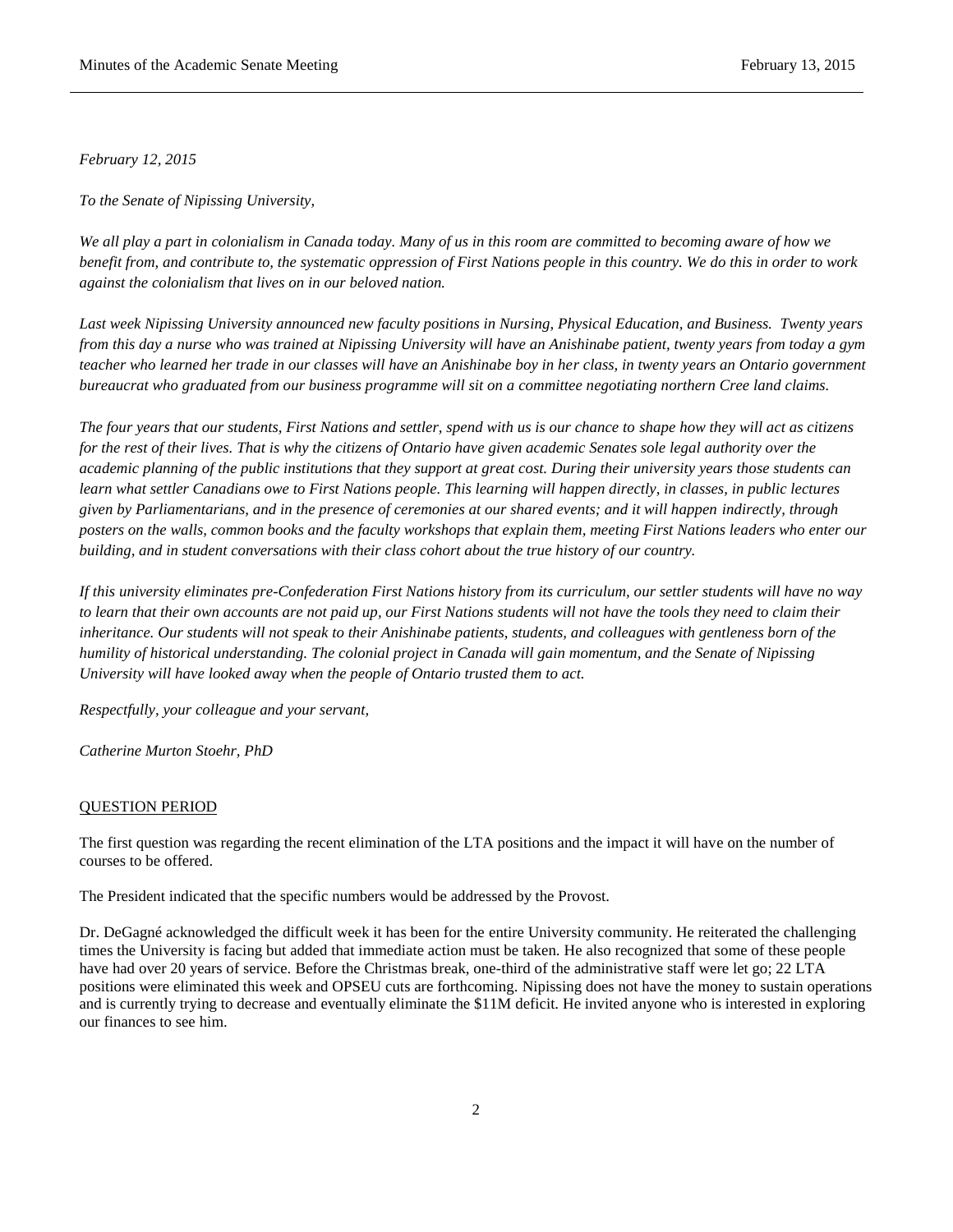The President again emphasized that with these cuts, every effort is being made to have as little impact on the students as possible. Our cause is not helped when polarizing statements are being made to the media. Dr. DeGagné stated he has tremendous hope for Nipissing University. It offers a good product for students and is a great destination. He asked for Senate's help to make this an attractive institution for students to attend. He concluded his comments by reminding senators that we all have to work together and to suspend mistrust.

In response to the question regarding the hiring of new tenure-track positions, the Provost indicated that despite the current challenges, the University must still make strategic investments and work on accommodating high growth areas and accreditation requirements.

A question was asked on how well Senate was consulted regarding the recent cuts. The Provost indicated that the University was not changing programs or admission requirements. These were budgetary decisions.

Regarding concerns about pre-registration, the Provost explained that as in the past, this initiative is used to ascertain what courses students are interested in taking or are required to take. As with any small institution, we cannot continue to offer the breadth of courses as in the past. He also suggested that students be encouraged to look at other courses as viable options. The Registrar also made note that the purpose of pre-registration is to take the guesswork out of student interest. It also assists with faculty and course scheduling.

NUSU Executive questioned why there had not been a town hall meeting held for the students and would it be something that administration is amenable to. They expressed their concern that the only information they were receiving was from their professors. The President responded by noting that past practice has always been that students were communicated to through their NUSU Executive. However, he indicated he thought the idea was good and would be pleased to work with NUSU to hold a forum for students so they had the opportunity to ask questions.

Following a lengthy discussion regarding the amount of service and research record of the LTAs, the Provost reminded senators that the Collective Agreement is very specific about financial exigency. The University cannot reduce tenure or tenure track positions. The only way to cut these particular positions would be to invoke program redundancy, and this after there is a series of actions which must be followed. However, he added that because an LTA's job was eliminated does not preclude them from applying to any new tenure track positions.

The Provost also noted that good recruiting is essential whether it be done by student recruiters, LTAs or tenured faculty. Once students decide to come to Nipissing, it is the quality of our faculty that plays a significant role that keeps them here.

Responding to the query regarding questions from the Board of Governors, the President noted much time has been devoted to tracking the deficit. Some of the comments from external Board members, many of whom have legal and corporate backgrounds, is why this issue wasn't addressed sooner? The Board is advocating that Nipissing reduces its deficit as soon as possible.

A question was asked as to how to respond to prospective students and their parents about the restructuring cuts that are occurring. The President stated that the University community needs to start with the notion that many students and their parents have limited understanding about Nipissing and the specifics of its operations. Once these prospective students visit our campus, we often are able to convert many to registrants. They feel connected to our small community and the support they will receive both academically and socially. He emphasized that we can promote this institution and that he has faith in our faculty and the job they do.

Another question was regarding the status of the program prioritization initiative. It was questioned whether it would have been better to have waited for the results of this data collection exercise before the LTA cuts were made and if not, is there any point in continuing the process? The Provost responded by noting the difficult decisions had to be made as quickly as possible.

Waiting would not have changed the outcome. Program prioritization is also a useful tool to help look at areas for increasing revenue.